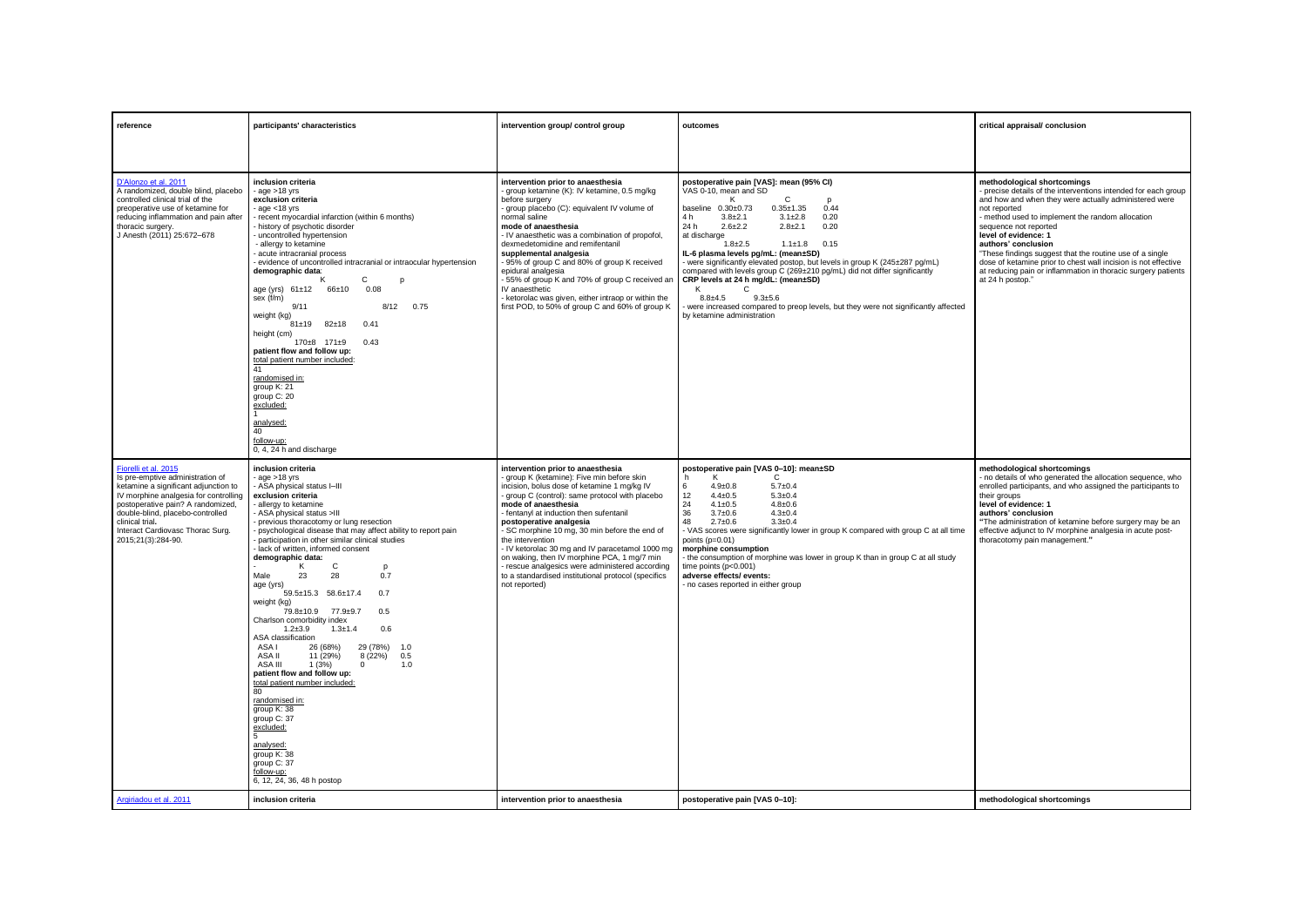| reference                                                                                                                                                                                                                                                             | participants' characteristics                                                                                                                                                                                                                                                                                                                                                                                                                                                                                                                                                                                                                                                                                                                                                                                                                                                                                      | intervention group/ control group                                                                                                                                                                                                                                                                                                                                                                                                                                                                                                                                                                                                                                                                                                                                                                                                                                                                                                                                                                                                                                                                            | outcomes                                                                                                                                                                                                                                                                                                                                                                                                                                                                                                                                                                                                                                                                                                                                                                                                                                | critical appraisal/ conclusion                                                                                                                                                                                                                                                                                                                                                                                                                                                                                                                                                          |
|-----------------------------------------------------------------------------------------------------------------------------------------------------------------------------------------------------------------------------------------------------------------------|--------------------------------------------------------------------------------------------------------------------------------------------------------------------------------------------------------------------------------------------------------------------------------------------------------------------------------------------------------------------------------------------------------------------------------------------------------------------------------------------------------------------------------------------------------------------------------------------------------------------------------------------------------------------------------------------------------------------------------------------------------------------------------------------------------------------------------------------------------------------------------------------------------------------|--------------------------------------------------------------------------------------------------------------------------------------------------------------------------------------------------------------------------------------------------------------------------------------------------------------------------------------------------------------------------------------------------------------------------------------------------------------------------------------------------------------------------------------------------------------------------------------------------------------------------------------------------------------------------------------------------------------------------------------------------------------------------------------------------------------------------------------------------------------------------------------------------------------------------------------------------------------------------------------------------------------------------------------------------------------------------------------------------------------|-----------------------------------------------------------------------------------------------------------------------------------------------------------------------------------------------------------------------------------------------------------------------------------------------------------------------------------------------------------------------------------------------------------------------------------------------------------------------------------------------------------------------------------------------------------------------------------------------------------------------------------------------------------------------------------------------------------------------------------------------------------------------------------------------------------------------------------------|-----------------------------------------------------------------------------------------------------------------------------------------------------------------------------------------------------------------------------------------------------------------------------------------------------------------------------------------------------------------------------------------------------------------------------------------------------------------------------------------------------------------------------------------------------------------------------------------|
|                                                                                                                                                                                                                                                                       |                                                                                                                                                                                                                                                                                                                                                                                                                                                                                                                                                                                                                                                                                                                                                                                                                                                                                                                    |                                                                                                                                                                                                                                                                                                                                                                                                                                                                                                                                                                                                                                                                                                                                                                                                                                                                                                                                                                                                                                                                                                              |                                                                                                                                                                                                                                                                                                                                                                                                                                                                                                                                                                                                                                                                                                                                                                                                                                         |                                                                                                                                                                                                                                                                                                                                                                                                                                                                                                                                                                                         |
| Intraoperative infusion of S(+)-<br>ketamine enhances post-<br>thoracotomy pain control compared<br>with perioperative parecoxib when<br>used in conjunction with thoracic<br>paravertebral ropivacaine infusion<br>J Cardiothorac Vasc Anesth.<br>2011;25(3):455-61. | not reported<br>exclusion criteria<br>any contraindications to subpleural analgesia<br>neuropathies<br>neurologic and psychiatric disorders;<br>allergy to ropivacaine, ketamine, parecoxib or morphine<br>contraindications to (NSAIDs)<br>history of severe cardiovascular, cerebrovascular, renal,<br>coaquiatory, hematologic or hepatic disease,<br>alcohol or drug abuse<br>chronic pain<br>use of other treatments likely to affect response to analgesia<br>demographic data:<br>K<br>P<br>$\mathsf{C}$<br>age (yrs)<br>59±11 52±17 61±10<br>weight (kg)<br>$75 + 12$<br>$77 + 11$<br>79±14<br>sex (m/f)<br>21/6<br>21/6<br>21/5<br>ASA physical status I/II/III (n)<br>8/14/4<br>9/13/5<br>10/13/4<br>patient flow and follow up:<br>total patient number included:<br>80<br>randomised in:<br>group C: 26<br>group K: 27<br>aroup P: 27<br>excluded:<br>analysed:<br>80<br>follow-up:<br>4, 12, 24, 48 h | group K (ketamine):<br>- IV bolus ketamine 0.5 mg/kg after anaesthesia<br>induction and before surgical incision<br>- continuous intraop IV infusion of ketamine<br>400 µg/kg/h stopped 20 mins before the end of<br>surgery<br>group P (parecoxib): IV infusion of parecoxib,<br>40 mg, 20 mins before extubation and 12 h after<br>the procedure<br>group C (control); paravertebral ropivacaine only<br>mode of anaesthesia<br>- fentanyl at induction, then remifentanil<br>all patients received a subpleural paravertebral<br>infusion bolus of 10 mL 0.6% ropivacaine then<br>continuous infusion of 0.6% ropivacaine at 0.1<br>mL/ka/h for 48 h<br>at the end of surgery<br>- at the beginning of chest closure, all patients<br>received 0.1 mg/kg of IV morphine<br>postoperative analgesia<br>- IV PCA morphine postop 1mg/7min<br>continuous infusion of 0.6% ropivacaine at<br>0.1 mL/kg/h for 48 h after surgery<br>rescue analgesics<br>- if VAS >5, initially suppositories with 1 g<br>paracetamol and 30 mg codeine/6 h<br>- in case of pain persistence, the IV PCA pump<br>was increased | group K: lower pain scores at rest, movement, coughing than those receiving<br>placebo at 4, 12, 24, and 48 h after surgery (p<0.05)<br>- group P: less pain at rest, movement compared with those with placebo at 12, 24.<br>and 48 h after surgery (p<0.05)<br>- 24 and 48 h after thoracotomy, S(+)-ketamine was associated with less pain than<br>parecoxib (p<0.05)<br>supplementary analgesia<br>- no patient required additional analgesics<br>total dosage of morphine in 48 h (mg)<br>consumption of morphine via PCA pump was lower in group K than group C at all<br>study time points during the first 48 h postop (p<0.05)<br>- morphine requirements were not significantly different between group P and group<br>- cumulative 48-h morphine requirements were less in group K compared with<br>groups C and P (p<0.05). | method used to implement the random allocation<br>sequence not reported<br>not reported whether the sequence was adequately<br>concealed until interventions were assigned<br>didn't state who generated the allocation sequence, who<br>enrolled participants, and who assigned the participants to<br>their groups<br>level of evidence: 1<br>authors' conclusion<br>"Postoperative paravertebral ropivacaine combined with<br>intraoperative S(+)-ketamine provided better early<br>postoperative pain relief than ropivacaine and perioperative<br>parexocib or ropivacaine alone." |
| Joseph et al. 2012                                                                                                                                                                                                                                                    | inclusion criteria                                                                                                                                                                                                                                                                                                                                                                                                                                                                                                                                                                                                                                                                                                                                                                                                                                                                                                 | intervention prior to anaesthesia                                                                                                                                                                                                                                                                                                                                                                                                                                                                                                                                                                                                                                                                                                                                                                                                                                                                                                                                                                                                                                                                            | postoperative pain [NRS (0-10)]: mean±SD                                                                                                                                                                                                                                                                                                                                                                                                                                                                                                                                                                                                                                                                                                                                                                                                | methodological shortcomings                                                                                                                                                                                                                                                                                                                                                                                                                                                                                                                                                             |
| Is there any benefit to adding IV<br>ketamine to patient-controlled                                                                                                                                                                                                   | age ≥18 yrs<br>exclusion criteria                                                                                                                                                                                                                                                                                                                                                                                                                                                                                                                                                                                                                                                                                                                                                                                                                                                                                  | group K (ketamine): IV ketamine 0.5 mg/kg<br>during anaesthesia induction, intraoperative                                                                                                                                                                                                                                                                                                                                                                                                                                                                                                                                                                                                                                                                                                                                                                                                                                                                                                                                                                                                                    | - up to 48 h NRS scores were identical at rest and when coughing at any time<br>during these first 48 h (NS)                                                                                                                                                                                                                                                                                                                                                                                                                                                                                                                                                                                                                                                                                                                            | no information on whether the sequence was adequately<br>concealed until interventions were assigned                                                                                                                                                                                                                                                                                                                                                                                                                                                                                    |
| epidural analgesia after thoracic<br>surgery? A randomized double-blind                                                                                                                                                                                               | contraindication to epidural puncture                                                                                                                                                                                                                                                                                                                                                                                                                                                                                                                                                                                                                                                                                                                                                                                                                                                                              | infusion of 3 µg/kg/min followed by a<br>postoperative infusion of 1.5 ug/kg/min for 48 h                                                                                                                                                                                                                                                                                                                                                                                                                                                                                                                                                                                                                                                                                                                                                                                                                                                                                                                                                                                                                    | NRS scores at 1 and 3 months following thoracotomy did not show any significant<br>difference between groups for either NRS score at rest or dynamic:                                                                                                                                                                                                                                                                                                                                                                                                                                                                                                                                                                                                                                                                                   | not reported who generated the allocation sequence, who<br>enrolled participants, and who assigned the participants to                                                                                                                                                                                                                                                                                                                                                                                                                                                                  |
| study<br>Eur J Cardiothorac Surg.                                                                                                                                                                                                                                     | contraindication to epidural analgesia                                                                                                                                                                                                                                                                                                                                                                                                                                                                                                                                                                                                                                                                                                                                                                                                                                                                             | postop, starting at the end of the surgery                                                                                                                                                                                                                                                                                                                                                                                                                                                                                                                                                                                                                                                                                                                                                                                                                                                                                                                                                                                                                                                                   | NRS (rest)                                                                                                                                                                                                                                                                                                                                                                                                                                                                                                                                                                                                                                                                                                                                                                                                                              | their groups                                                                                                                                                                                                                                                                                                                                                                                                                                                                                                                                                                            |
| 2012;42(4):e58-65.                                                                                                                                                                                                                                                    | contraindication to NSAIDs/nefopam<br>unable to understand the protocol or to give reliable pain score                                                                                                                                                                                                                                                                                                                                                                                                                                                                                                                                                                                                                                                                                                                                                                                                             | group C (placebo): same protocol with saline                                                                                                                                                                                                                                                                                                                                                                                                                                                                                                                                                                                                                                                                                                                                                                                                                                                                                                                                                                                                                                                                 | K<br>C<br>p                                                                                                                                                                                                                                                                                                                                                                                                                                                                                                                                                                                                                                                                                                                                                                                                                             | level of evidence: 1<br>authors' conclusion                                                                                                                                                                                                                                                                                                                                                                                                                                                                                                                                             |
|                                                                                                                                                                                                                                                                       | (psychiatric disease)                                                                                                                                                                                                                                                                                                                                                                                                                                                                                                                                                                                                                                                                                                                                                                                                                                                                                              | mode of anaesthesia                                                                                                                                                                                                                                                                                                                                                                                                                                                                                                                                                                                                                                                                                                                                                                                                                                                                                                                                                                                                                                                                                          | 1 month<br>$0.9 + 1.2$<br>$0.8 + 1.3$<br>0.827                                                                                                                                                                                                                                                                                                                                                                                                                                                                                                                                                                                                                                                                                                                                                                                          | "Ketamine at low dose did not decrease acute or chronic                                                                                                                                                                                                                                                                                                                                                                                                                                                                                                                                 |
|                                                                                                                                                                                                                                                                       | history of drug or alcohol abuse                                                                                                                                                                                                                                                                                                                                                                                                                                                                                                                                                                                                                                                                                                                                                                                                                                                                                   | remifentanil                                                                                                                                                                                                                                                                                                                                                                                                                                                                                                                                                                                                                                                                                                                                                                                                                                                                                                                                                                                                                                                                                                 | 0.385<br>3 months<br>$1.1 \pm 2.1$<br>$0.3 + 0.7$                                                                                                                                                                                                                                                                                                                                                                                                                                                                                                                                                                                                                                                                                                                                                                                       | post-thoracotomy pain"                                                                                                                                                                                                                                                                                                                                                                                                                                                                                                                                                                  |
|                                                                                                                                                                                                                                                                       | chronic pain or patients taking concomitant analgesic treatments                                                                                                                                                                                                                                                                                                                                                                                                                                                                                                                                                                                                                                                                                                                                                                                                                                                   | PCEA, started before incision, ropivacaine                                                                                                                                                                                                                                                                                                                                                                                                                                                                                                                                                                                                                                                                                                                                                                                                                                                                                                                                                                                                                                                                   | NRS (abduction)<br>Κ<br>C<br>D                                                                                                                                                                                                                                                                                                                                                                                                                                                                                                                                                                                                                                                                                                                                                                                                          |                                                                                                                                                                                                                                                                                                                                                                                                                                                                                                                                                                                         |
|                                                                                                                                                                                                                                                                       | demographic data:                                                                                                                                                                                                                                                                                                                                                                                                                                                                                                                                                                                                                                                                                                                                                                                                                                                                                                  | (1.5 mg/mL) + sufentanil (0.4 µg/mL)<br>postoperative analgesia                                                                                                                                                                                                                                                                                                                                                                                                                                                                                                                                                                                                                                                                                                                                                                                                                                                                                                                                                                                                                                              | $1.2 + 1.5$<br>$1.2 + 1.4$<br>0.909<br>1 month                                                                                                                                                                                                                                                                                                                                                                                                                                                                                                                                                                                                                                                                                                                                                                                          |                                                                                                                                                                                                                                                                                                                                                                                                                                                                                                                                                                                         |
|                                                                                                                                                                                                                                                                       | С<br>Κ<br>p<br>age (yr):                                                                                                                                                                                                                                                                                                                                                                                                                                                                                                                                                                                                                                                                                                                                                                                                                                                                                           | PCEA started before incision and up to 48 h                                                                                                                                                                                                                                                                                                                                                                                                                                                                                                                                                                                                                                                                                                                                                                                                                                                                                                                                                                                                                                                                  | 3 months 1.3±2.3<br>$1.1 \pm 2.5$<br>0.589                                                                                                                                                                                                                                                                                                                                                                                                                                                                                                                                                                                                                                                                                                                                                                                              |                                                                                                                                                                                                                                                                                                                                                                                                                                                                                                                                                                                         |
|                                                                                                                                                                                                                                                                       | 60 (24-80) 60 (31-79) 0.959<br>Men/women                                                                                                                                                                                                                                                                                                                                                                                                                                                                                                                                                                                                                                                                                                                                                                                                                                                                           | postop, ropivacaine 1.5 mg/mL + sufentanil                                                                                                                                                                                                                                                                                                                                                                                                                                                                                                                                                                                                                                                                                                                                                                                                                                                                                                                                                                                                                                                                   | total dosage of ropivacaine (mL)                                                                                                                                                                                                                                                                                                                                                                                                                                                                                                                                                                                                                                                                                                                                                                                                        |                                                                                                                                                                                                                                                                                                                                                                                                                                                                                                                                                                                         |
|                                                                                                                                                                                                                                                                       | 14/16 (47/53) 14/16 (47/53) 1.0                                                                                                                                                                                                                                                                                                                                                                                                                                                                                                                                                                                                                                                                                                                                                                                                                                                                                    | $0.4 \mu q/mL \otimes 5$ mL/h, and $5$ mL bolus, lo 30 min<br>- IV paracetamol 1 g/6 h                                                                                                                                                                                                                                                                                                                                                                                                                                                                                                                                                                                                                                                                                                                                                                                                                                                                                                                                                                                                                       | - similar between groups at 12, 24 and 48 h following surgery. NS                                                                                                                                                                                                                                                                                                                                                                                                                                                                                                                                                                                                                                                                                                                                                                       |                                                                                                                                                                                                                                                                                                                                                                                                                                                                                                                                                                                         |
|                                                                                                                                                                                                                                                                       | ASA score<br>ASA <sub>1</sub>                                                                                                                                                                                                                                                                                                                                                                                                                                                                                                                                                                                                                                                                                                                                                                                                                                                                                      | rescue analgesics                                                                                                                                                                                                                                                                                                                                                                                                                                                                                                                                                                                                                                                                                                                                                                                                                                                                                                                                                                                                                                                                                            | rescue analgesic consumption at 48 h (mg): median (min-max)                                                                                                                                                                                                                                                                                                                                                                                                                                                                                                                                                                                                                                                                                                                                                                             |                                                                                                                                                                                                                                                                                                                                                                                                                                                                                                                                                                                         |
|                                                                                                                                                                                                                                                                       | 10 (33) 11 (37)<br>0.787                                                                                                                                                                                                                                                                                                                                                                                                                                                                                                                                                                                                                                                                                                                                                                                                                                                                                           | if NRS>3:                                                                                                                                                                                                                                                                                                                                                                                                                                                                                                                                                                                                                                                                                                                                                                                                                                                                                                                                                                                                                                                                                                    | K<br>C<br>D                                                                                                                                                                                                                                                                                                                                                                                                                                                                                                                                                                                                                                                                                                                                                                                                                             |                                                                                                                                                                                                                                                                                                                                                                                                                                                                                                                                                                                         |
|                                                                                                                                                                                                                                                                       | ASA 2-3<br>20 (67)<br>19 (63)                                                                                                                                                                                                                                                                                                                                                                                                                                                                                                                                                                                                                                                                                                                                                                                                                                                                                      | - IV nefopam 20 mg/4 h                                                                                                                                                                                                                                                                                                                                                                                                                                                                                                                                                                                                                                                                                                                                                                                                                                                                                                                                                                                                                                                                                       | Ketoprofen 50 (0-300) 50 (0-250) 0.605                                                                                                                                                                                                                                                                                                                                                                                                                                                                                                                                                                                                                                                                                                                                                                                                  |                                                                                                                                                                                                                                                                                                                                                                                                                                                                                                                                                                                         |
|                                                                                                                                                                                                                                                                       | NYHA score<br>NYHA <sub>1</sub>                                                                                                                                                                                                                                                                                                                                                                                                                                                                                                                                                                                                                                                                                                                                                                                                                                                                                    | - IV ketoprofen 50-100 mg /8 h (based on                                                                                                                                                                                                                                                                                                                                                                                                                                                                                                                                                                                                                                                                                                                                                                                                                                                                                                                                                                                                                                                                     | Nefopam<br>60 (0-120) 40 (0-140) 0.091                                                                                                                                                                                                                                                                                                                                                                                                                                                                                                                                                                                                                                                                                                                                                                                                  |                                                                                                                                                                                                                                                                                                                                                                                                                                                                                                                                                                                         |
|                                                                                                                                                                                                                                                                       | 20 (67)<br>22 (73)<br>0.583                                                                                                                                                                                                                                                                                                                                                                                                                                                                                                                                                                                                                                                                                                                                                                                                                                                                                        | patient's                                                                                                                                                                                                                                                                                                                                                                                                                                                                                                                                                                                                                                                                                                                                                                                                                                                                                                                                                                                                                                                                                                    | late analgesic consumption, n (%)                                                                                                                                                                                                                                                                                                                                                                                                                                                                                                                                                                                                                                                                                                                                                                                                       |                                                                                                                                                                                                                                                                                                                                                                                                                                                                                                                                                                                         |
|                                                                                                                                                                                                                                                                       | NYHA 2-3<br>10(33)<br>8(27)                                                                                                                                                                                                                                                                                                                                                                                                                                                                                                                                                                                                                                                                                                                                                                                                                                                                                        | weight)<br>on POD 3, TEA replaced by oral morphine                                                                                                                                                                                                                                                                                                                                                                                                                                                                                                                                                                                                                                                                                                                                                                                                                                                                                                                                                                                                                                                           | ĸ<br>С<br>p                                                                                                                                                                                                                                                                                                                                                                                                                                                                                                                                                                                                                                                                                                                                                                                                                             |                                                                                                                                                                                                                                                                                                                                                                                                                                                                                                                                                                                         |
|                                                                                                                                                                                                                                                                       | BMI (kg/m <sup>2</sup> )                                                                                                                                                                                                                                                                                                                                                                                                                                                                                                                                                                                                                                                                                                                                                                                                                                                                                           |                                                                                                                                                                                                                                                                                                                                                                                                                                                                                                                                                                                                                                                                                                                                                                                                                                                                                                                                                                                                                                                                                                              | $9/17(53)$ $5/20(25)$<br>1 month<br>0.081                                                                                                                                                                                                                                                                                                                                                                                                                                                                                                                                                                                                                                                                                                                                                                                               |                                                                                                                                                                                                                                                                                                                                                                                                                                                                                                                                                                                         |
|                                                                                                                                                                                                                                                                       | 25 (18-34) 24 (17-30) 0.311                                                                                                                                                                                                                                                                                                                                                                                                                                                                                                                                                                                                                                                                                                                                                                                                                                                                                        |                                                                                                                                                                                                                                                                                                                                                                                                                                                                                                                                                                                                                                                                                                                                                                                                                                                                                                                                                                                                                                                                                                              | 3 months<br>6/18 (33) 4/19 (21) 0.476                                                                                                                                                                                                                                                                                                                                                                                                                                                                                                                                                                                                                                                                                                                                                                                                   |                                                                                                                                                                                                                                                                                                                                                                                                                                                                                                                                                                                         |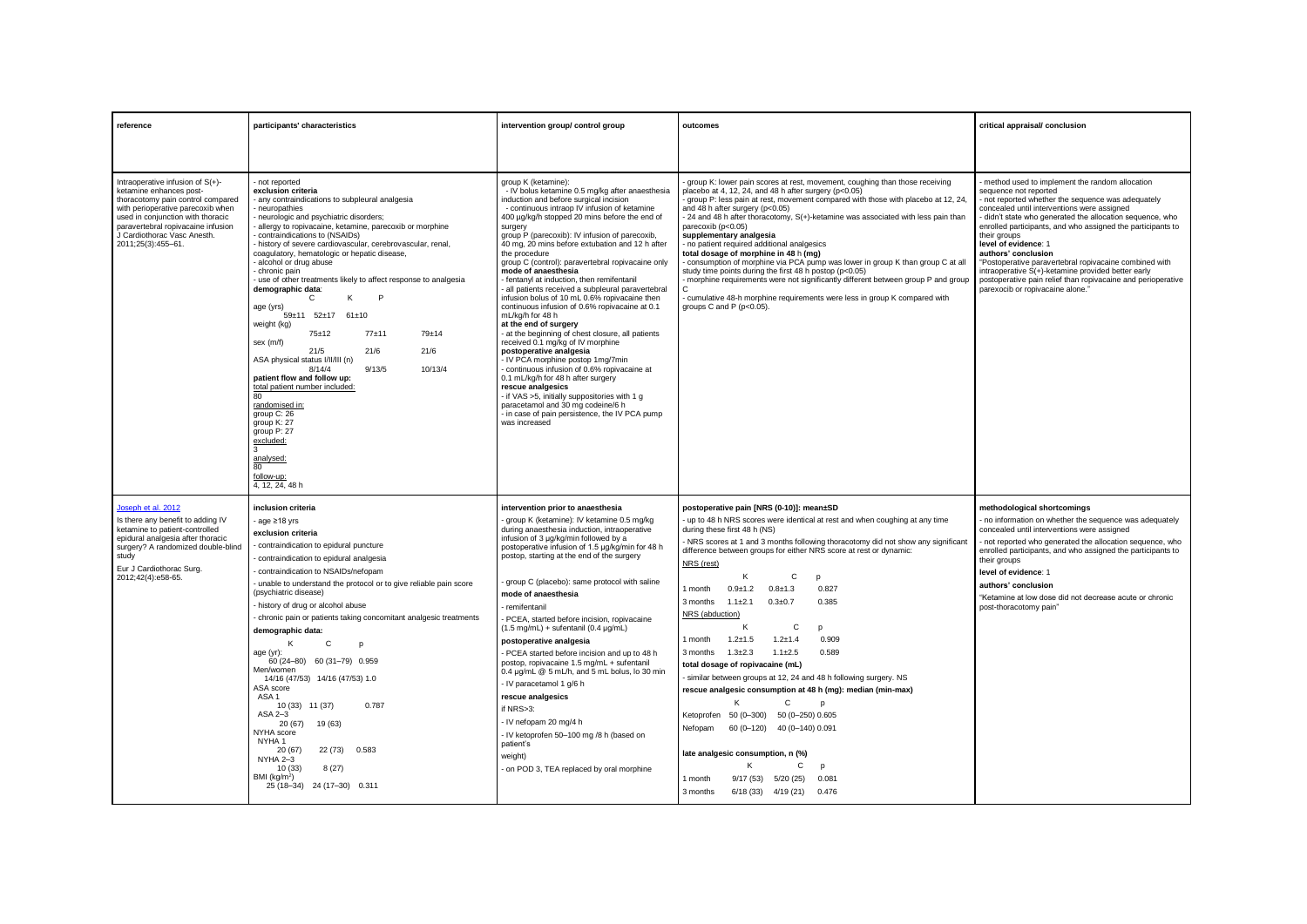| reference                                                                                                                                                      | participants' characteristics                                                                                                                                                                                                                                                                                                                                                                                                                                                                                                                                                                                                                                                                                                                                                                                                                                                                                                                  | intervention group/ control group                                                                                                                                                                                                                                                                                                                                                                                                                                                                                                                                                                                                                                                                                                                      | outcomes                                                                                                                                                                                                                                                                                                                                                                                                                                                                                                                                                                                                         | critical appraisal/ conclusion                                                                                                                                                                                                                                                                                                                                                                                                                                                                                                                                                                |
|----------------------------------------------------------------------------------------------------------------------------------------------------------------|------------------------------------------------------------------------------------------------------------------------------------------------------------------------------------------------------------------------------------------------------------------------------------------------------------------------------------------------------------------------------------------------------------------------------------------------------------------------------------------------------------------------------------------------------------------------------------------------------------------------------------------------------------------------------------------------------------------------------------------------------------------------------------------------------------------------------------------------------------------------------------------------------------------------------------------------|--------------------------------------------------------------------------------------------------------------------------------------------------------------------------------------------------------------------------------------------------------------------------------------------------------------------------------------------------------------------------------------------------------------------------------------------------------------------------------------------------------------------------------------------------------------------------------------------------------------------------------------------------------------------------------------------------------------------------------------------------------|------------------------------------------------------------------------------------------------------------------------------------------------------------------------------------------------------------------------------------------------------------------------------------------------------------------------------------------------------------------------------------------------------------------------------------------------------------------------------------------------------------------------------------------------------------------------------------------------------------------|-----------------------------------------------------------------------------------------------------------------------------------------------------------------------------------------------------------------------------------------------------------------------------------------------------------------------------------------------------------------------------------------------------------------------------------------------------------------------------------------------------------------------------------------------------------------------------------------------|
|                                                                                                                                                                |                                                                                                                                                                                                                                                                                                                                                                                                                                                                                                                                                                                                                                                                                                                                                                                                                                                                                                                                                |                                                                                                                                                                                                                                                                                                                                                                                                                                                                                                                                                                                                                                                                                                                                                        |                                                                                                                                                                                                                                                                                                                                                                                                                                                                                                                                                                                                                  |                                                                                                                                                                                                                                                                                                                                                                                                                                                                                                                                                                                               |
|                                                                                                                                                                | patient flow and follow up:<br>total patient number included:<br>60<br>randomised in:<br>group K: 30<br>group C: 30<br>excluded<br>13<br>analysed:<br>- at 48 h: group K: 22 group C: 25<br>- long term: group K: 18 group C: 19<br>follow-up:<br>PACU, 12 h, 24 h, 48 h, 1 and 3 months                                                                                                                                                                                                                                                                                                                                                                                                                                                                                                                                                                                                                                                       |                                                                                                                                                                                                                                                                                                                                                                                                                                                                                                                                                                                                                                                                                                                                                        | adverse events- nausea, n (%)<br>K<br>С<br>p<br>8(36)<br>2(8)<br>0.030                                                                                                                                                                                                                                                                                                                                                                                                                                                                                                                                           |                                                                                                                                                                                                                                                                                                                                                                                                                                                                                                                                                                                               |
| Yazigi et al. 2012<br>The effect of low-dose IV ketamine<br>on continuous intercostal analgesia<br>following thoracotomy<br>Ann Card Anaesth. 2012;15(1):32-8. | inclusion criteria<br>age 20-75 yrs<br>- ASA physical status II-III<br>exclusion criteria<br>patient refusal<br>previous chronic thoracic pain<br>previous neuropathic pain<br>previous treatment with analgesics (opiates, tricyclic<br>antidepressants or venlafaxin, gabapentin or pregabalin,<br>clonazepam, carbamazepine, NMDA-R blockers)<br>contraindication to bupivacaine, morphine, paracetamol, nefopam or<br>ketamine<br>emergency surgery<br>poor physical status or advanced phase of cancer<br>predicted use of epidural anaesthesia or paravertebral block<br>demographic data:<br>Κ<br>C<br>age (yrs)<br>$57.3 \pm 11.9$<br>$56.9 \pm 12.5$<br>sex (f/m)<br>16/14<br>15/15<br>weight (kg)<br>$71.3 \pm 14$<br>$71.1 \pm 12$<br>patient flow and follow up:<br>total patient number included:<br>80<br>randomised in:<br>group K: 30<br>group C: 30<br>excluded:<br>20<br>analysed:<br>60<br>follow-up:<br>every 6 h for 72 h | intervention prior to surgery<br>- group K (ketamine): before skin incision, a bolus<br>dose of ketamine 0.1 mg/kg IV followed by<br>continuous infusion of 0.05 mg/kg/h for 72 h<br>- group C (control): same protocol with placebo<br>mode of anaesthesia<br>- fentanyl<br>at the end of surgery<br>- before skin closure, intercostal nerve block was<br>initiated in all patients with 20 mL of 0.25%<br>bupivacaine through the intercostal catheter<br>postoperative analgesia<br>- infusion of bupivacaine 0.1 mL/kg/h for 72 h<br>- IV paracetamol 1 g/6 h<br>- IV ketoprofen 50 mg/6 h<br>supplemental analgesia<br>- if VAS>40 mm: IV sulphate morphine as rescue<br>analgesia titrated by boluses of 2 mg/5 mins up to<br>max 0.1 mg/kg/6 h | postoperative pain [VAS] at rest and cough in the 1st 72 h:<br>- NS at all time points of the study<br>rescue analgesia:<br>cumulative dose of morphine per patient (mg): mean±SD<br>$\mathsf{C}$<br>К<br>D<br>$17 + 16$<br>$12 + 17$<br>0.2<br>number of deliveries of morphine per patient (n; median with first and third quartiles<br>K<br>C<br>p<br>$2[1-3]$<br>0.17<br>$1[1-2]$<br>adverse effects/ events: n<br>κ<br>C<br>vomiting<br>6<br>0.4<br>8<br>- two patients in the ketamine group experienced blurred vision, hallucination, or<br>nightmares during the study period and infusion was stopped. | methodological shortcomings<br>- not reported whether the sequence was adequately<br>concealed until interventions were assigned<br>- not reported who generated the allocation sequence, who<br>enrolled participants, and who assigned the participants to<br>their groups<br>no details on the flow of participants through each stage.<br>level of evidence: 1<br>authors' conclusion<br>"Intravenous low-dose ketamine, when combined with<br>continuous intercostal nerve block, did not decrease acute<br>pain scores and supplemental morphine consumption<br>following thoracotomy." |
| Tena et al. 2014<br>Perioperative epidural or IV<br>ketamine does not improve the                                                                              | inclusion criteria<br>$-$ age $>18$ yrs                                                                                                                                                                                                                                                                                                                                                                                                                                                                                                                                                                                                                                                                                                                                                                                                                                                                                                        | intervention prior to surgery                                                                                                                                                                                                                                                                                                                                                                                                                                                                                                                                                                                                                                                                                                                          | postoperative pain [VAS]:                                                                                                                                                                                                                                                                                                                                                                                                                                                                                                                                                                                        | methodological shortcomings                                                                                                                                                                                                                                                                                                                                                                                                                                                                                                                                                                   |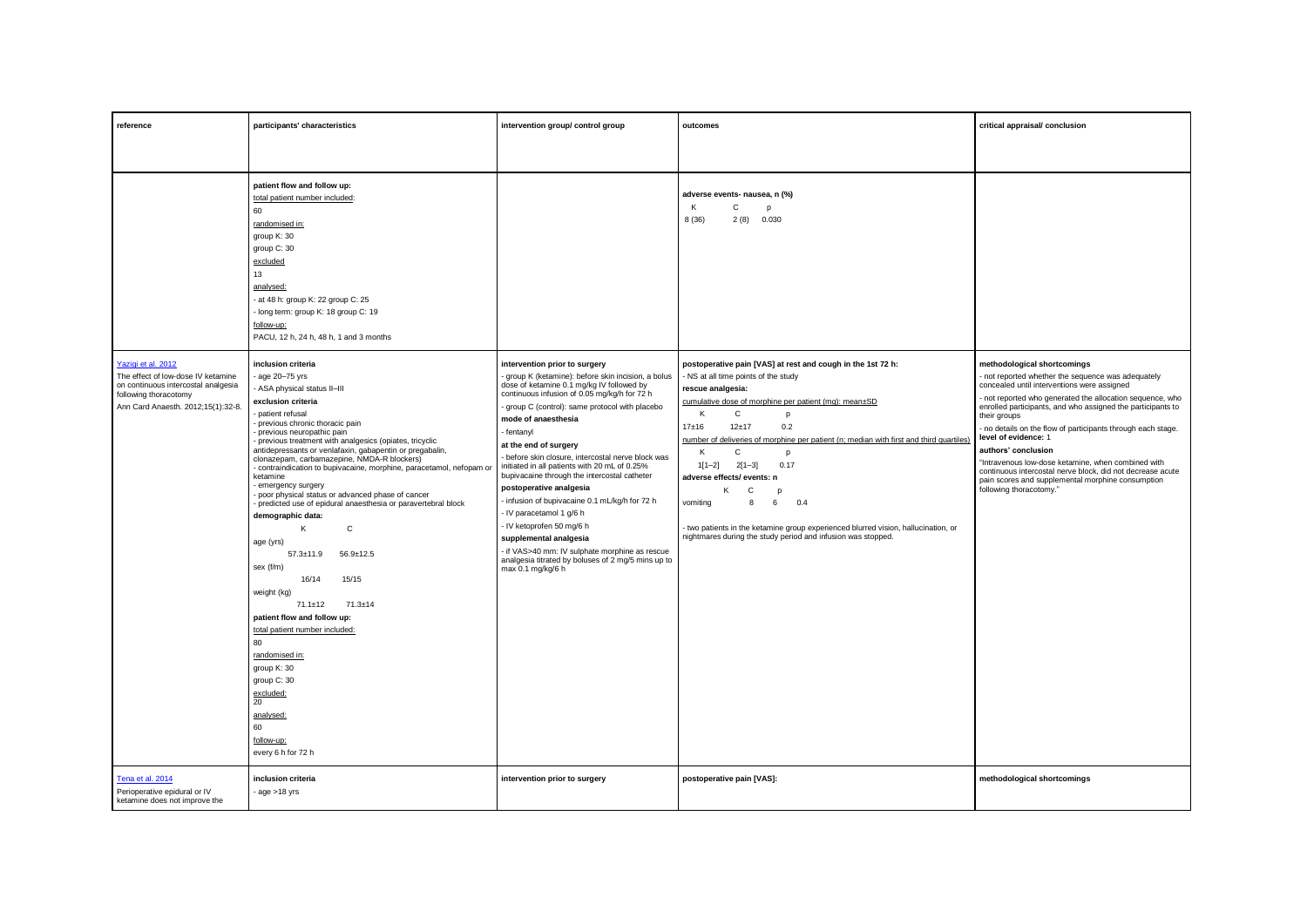| reference                                                                                                                                                                                                       | participants' characteristics                                                                                                                                                                                                                                                                                                                                                                                                                                                                                                                                                                                                                                                                                                                                                                                        | intervention group/ control group                                                                                                                                                                                                                                                                                                                                                                                                                                                                                                                                                                                                                                                                                                                                                                               | outcomes                                                                                                                                                                                                                                                                                                                                                                                                                                                                                                                                                                                                                                                                                                                                                                                                                                                                                                                                                                                                                                                                                                                                                                                                                                                                                                                                                                                                                                                                                                                                                                                                                                                                                                                                                                                                                                                                                                                                                                                                                                                                                                                                                                                                                                                                                                                                                                                                                                                                                                                                                                                                                                                                                           | critical appraisal/ conclusion                                                                                                                                                                                                                                                                                                                                                                                                                                                                                                                                                                  |
|-----------------------------------------------------------------------------------------------------------------------------------------------------------------------------------------------------------------|----------------------------------------------------------------------------------------------------------------------------------------------------------------------------------------------------------------------------------------------------------------------------------------------------------------------------------------------------------------------------------------------------------------------------------------------------------------------------------------------------------------------------------------------------------------------------------------------------------------------------------------------------------------------------------------------------------------------------------------------------------------------------------------------------------------------|-----------------------------------------------------------------------------------------------------------------------------------------------------------------------------------------------------------------------------------------------------------------------------------------------------------------------------------------------------------------------------------------------------------------------------------------------------------------------------------------------------------------------------------------------------------------------------------------------------------------------------------------------------------------------------------------------------------------------------------------------------------------------------------------------------------------|----------------------------------------------------------------------------------------------------------------------------------------------------------------------------------------------------------------------------------------------------------------------------------------------------------------------------------------------------------------------------------------------------------------------------------------------------------------------------------------------------------------------------------------------------------------------------------------------------------------------------------------------------------------------------------------------------------------------------------------------------------------------------------------------------------------------------------------------------------------------------------------------------------------------------------------------------------------------------------------------------------------------------------------------------------------------------------------------------------------------------------------------------------------------------------------------------------------------------------------------------------------------------------------------------------------------------------------------------------------------------------------------------------------------------------------------------------------------------------------------------------------------------------------------------------------------------------------------------------------------------------------------------------------------------------------------------------------------------------------------------------------------------------------------------------------------------------------------------------------------------------------------------------------------------------------------------------------------------------------------------------------------------------------------------------------------------------------------------------------------------------------------------------------------------------------------------------------------------------------------------------------------------------------------------------------------------------------------------------------------------------------------------------------------------------------------------------------------------------------------------------------------------------------------------------------------------------------------------------------------------------------------------------------------------------------------------|-------------------------------------------------------------------------------------------------------------------------------------------------------------------------------------------------------------------------------------------------------------------------------------------------------------------------------------------------------------------------------------------------------------------------------------------------------------------------------------------------------------------------------------------------------------------------------------------------|
|                                                                                                                                                                                                                 |                                                                                                                                                                                                                                                                                                                                                                                                                                                                                                                                                                                                                                                                                                                                                                                                                      |                                                                                                                                                                                                                                                                                                                                                                                                                                                                                                                                                                                                                                                                                                                                                                                                                 |                                                                                                                                                                                                                                                                                                                                                                                                                                                                                                                                                                                                                                                                                                                                                                                                                                                                                                                                                                                                                                                                                                                                                                                                                                                                                                                                                                                                                                                                                                                                                                                                                                                                                                                                                                                                                                                                                                                                                                                                                                                                                                                                                                                                                                                                                                                                                                                                                                                                                                                                                                                                                                                                                                    |                                                                                                                                                                                                                                                                                                                                                                                                                                                                                                                                                                                                 |
| effectiveness of thoracic epidural<br>analgesia for acute and chronic pain<br>after thoracotomy<br>Clin J Pain. 2014;30(6):490-500.                                                                             | exclusion criteria<br>patient refusal<br>previous chronic pain or chronic analgesic treatment<br>history of drug addiction or neurological/psychiatric disorder<br>contraindication to ketamine, ropivacaine, paracetamol, or opiates<br>contraindication to TEA<br>emergency surgery<br>demographic data:<br>S<br><b>KIV</b><br><b>KEP</b><br>D<br>Age<br>66.5 (9.9) 62.9 (9.8) 63.4 (11.9) 0.242<br>sex<br>F 11 (31.4) 8 (24.2) 10 (27.8) 0.793<br>M 24 (68.6) 25 (75.8) 26 (72.2)<br>ASA<br>7 (20) 12 (36.4) 10 (27.8)<br>III 28 (80) 21 (63.6) 26 (72.2)<br>patient flow and follow up:<br>total patient number included:<br>125<br>randomised in:<br>group S: 35<br>group KIV: 33<br>group KEP: 36<br>excluded:<br>21<br>analysed:<br>104<br>follow-up:<br>2, 4, 24, 72 h, 7 d, 3 mon, and 6 mons after surgery | group KIV: IV ketamine 0.5 mg/kg preincisional<br>+ 0.25 mg/kg/h for 48 h<br>- group KEP: epidural ketamine 0.5 mg/kg<br>preincisional + 0.25 mg/kg/h for 48 h<br>- group S (saline): preincisional IV and epidural<br>bolus of saline and a postoperative epidural and<br>IV continuous infusion of saline<br>mode of anaesthesia<br>fentanyl, remifentanil<br>postoperative analgesia<br>- TEA started 20 min before skin closure with an 8<br>mL bolus of 0.2% ropivacaine<br>PCEA ropivacaine 0.15% + fentanyl 2 mg/mL<br>bolus 2 mL, 5 mL/h; lo 20 min.<br>(+ EP ketamine or saline or IV ketamine<br>according to the study group)<br>supplemental analgesia<br>- IV paracetamol 1 g/6 h<br>- IV metamizol 2 g if required<br>rescue analgesia<br>- SC methadone as rescue medication after first<br>48 h | - VAS scores on coughing were significantly lower in both treatment groups (KIV<br>and KEP) at 24 and 72 h, compared with group S<br>- the VAS score at rest only showed a significant difference at 2 h in group KIV<br>compared with group S (p<0.05), although a nonstatistically significant reduction<br>was observed at 24 and 72 h in KIV and KEP compared with group S.<br>there were no differences between the groups afterwards, at 3 and 6 months<br>postoperative pain (VAS; mean(SD))<br>Time<br>2h 24h 72h 7d<br>3 mo 6 mo<br>Group S<br>Rest<br>2.49(1.79) 2.71(1.67) 3.26(2.23) 1.83(1.79) 1(1.65) 1.06(1.11)<br>3.57 (1.7) 4.43 (2.16) 3.14 (1.63) 1.38 (1.84) 1.22 (1.22)<br>Cough<br>Group KIV<br>1.61(1.6)* 1.94(1.68) 2.55(1.94) 1.82(1.69) 0.66(1.43) 1.2(1.48)<br>Rest<br>$p=0.03$<br>Cough<br>2.15(1.77)* 3.33(1.76)* 2.85(1.44) 0.91(1.69) 1.3(1.64)<br>p=0.0006 p=0.0197<br><b>Group KEP</b><br>1.89(1.75) 2.08(1.5) 2.81(1.65) 1.67(1.49) 0.58(1.44) 0.91(1.14)<br>Rest<br>2.33(1.47)* 3.31(1.65)* 2.78(1.57) 0.91(1.88) 1(1.34)<br>Cough<br>p=0.0009 p=0.0127<br>*Statistically significant compared with group S<br>supplemental analgesia<br>- the highest percentage of patients with VAS>1 was observed in group S (31.4% at<br>6 mo), but there were no significant differences between the other groups<br>other pain outcome<br>Neuropathic Pain Symptom Inventory (NPSI)<br>the maximum score recorded on the NPSI was 30 (range, 0 to 100).<br>the proportion of patients with an NPSI score >0 at 72 h postsurgery was 85%.<br>72%, and 86% for groups S, KIV, and KEP, respectively<br>- at 7 days the corresponding values were 71%, 73%, and 83%<br>- at 3 months they were 65%, 46%, and 53%; and at 6 months the figures were<br>34%, 24%, and 20%.<br>- there were no significant differences over time between the groups<br>number of patients presenting with area of anaesthesia (n (%)) and size of area<br>(cm <sup>2</sup> mean (SD))<br><b>KEP</b><br>s<br><b>KIV</b><br>72 h<br>5(14.3)<br>2(6.1)<br>1(2.8)<br>n.<br>5.27(17.11)<br>4.29(21.96)<br>Area<br>1.53(9.16)<br>7d<br>$\mathsf n$<br>7(20.0)<br>4(12.1)<br>$1(2.8)^*$<br>$p=0.018$<br>6.79(17.86)<br>3.42(9.82)<br>1.22(7.33)<br>Area<br>3 <sub>mo</sub><br>6(18.2)<br>12(35.3)<br>7(21.9)<br>n.<br>10.99(20.84)<br>7.23(16.95) 12.16(32.83)<br>Area<br>6mo<br>8(40.0)<br>3(33.3)<br>4(30.8)<br>n<br>Area<br>10.11(19.19) 11.99(19.96) 18.94(36.47)<br>adverse effects/ events:<br>- nightmares or psychotomimetic effects were experienced by 9, 4, and 2 patients in<br>the KEP, KIV, and S groups respectively, however these differences were not<br>statistically significant. | - method used to implement the random allocation<br>sequence was not reported<br>whether the sequence was adequately concealed until<br>interventions were assigned was not reported<br>- was not revealed who generated the allocation sequence,<br>who enrolled participants, and who assigned the<br>participants to their groups<br>level of evidence: 1<br>authors' conclusion<br>"Adding epidural or IV racemic ketamine to TEA after<br>thoracotomy did not lead to any reduction in PPP or<br>allodynia. Epidural administration produced similar plasma<br>ketamine levels to the IV." |
| Feltracco et al. 2013<br>Perioperative analgesic efficacy and<br>plasma concentrations of $s(+)$ -<br>ketamine in continuous epidural<br>infusion during thoracic surgery.<br>Anesth Analg. 2013;116(6):1371-5. | inclusion criteria<br>$rac{1}{2}$ age $>18$ vrs<br>BMI <30 ka/m <sup>2</sup><br>ASA physical status I-III<br>exclusion criteria<br>contraindications for epidural analgesia<br>history of myocardial dysfunction                                                                                                                                                                                                                                                                                                                                                                                                                                                                                                                                                                                                     | intervention prior to anaesthesia<br>group K (ketamine): received epidurally<br>ketamine 0.25 mg/kg/h, during surgery<br>group C (control): received ropivacaine 0.25%<br>both epidural infusions started before skin<br>incision and were run at 6 mL/h for the duration of<br>surgical procedure                                                                                                                                                                                                                                                                                                                                                                                                                                                                                                              | postoperative pain [VAS]: median (95% CI)<br>VAS scores were significantly lower in the ketamine group (p<0.0001) and<br>decreased over time in both groups.<br>cumulative fentanyl consumption during surgery (µg), median (95% CI)<br>K<br>$\mathsf{C}$<br>225.0(29.5-490.0) 272.9(99.1-128.0) 0.0032                                                                                                                                                                                                                                                                                                                                                                                                                                                                                                                                                                                                                                                                                                                                                                                                                                                                                                                                                                                                                                                                                                                                                                                                                                                                                                                                                                                                                                                                                                                                                                                                                                                                                                                                                                                                                                                                                                                                                                                                                                                                                                                                                                                                                                                                                                                                                                                            | methodological shortcomings<br>- no clear definition of primary or secondary outcome<br>measures<br>method used to implement the random allocation<br>sequence was not reported                                                                                                                                                                                                                                                                                                                                                                                                                 |